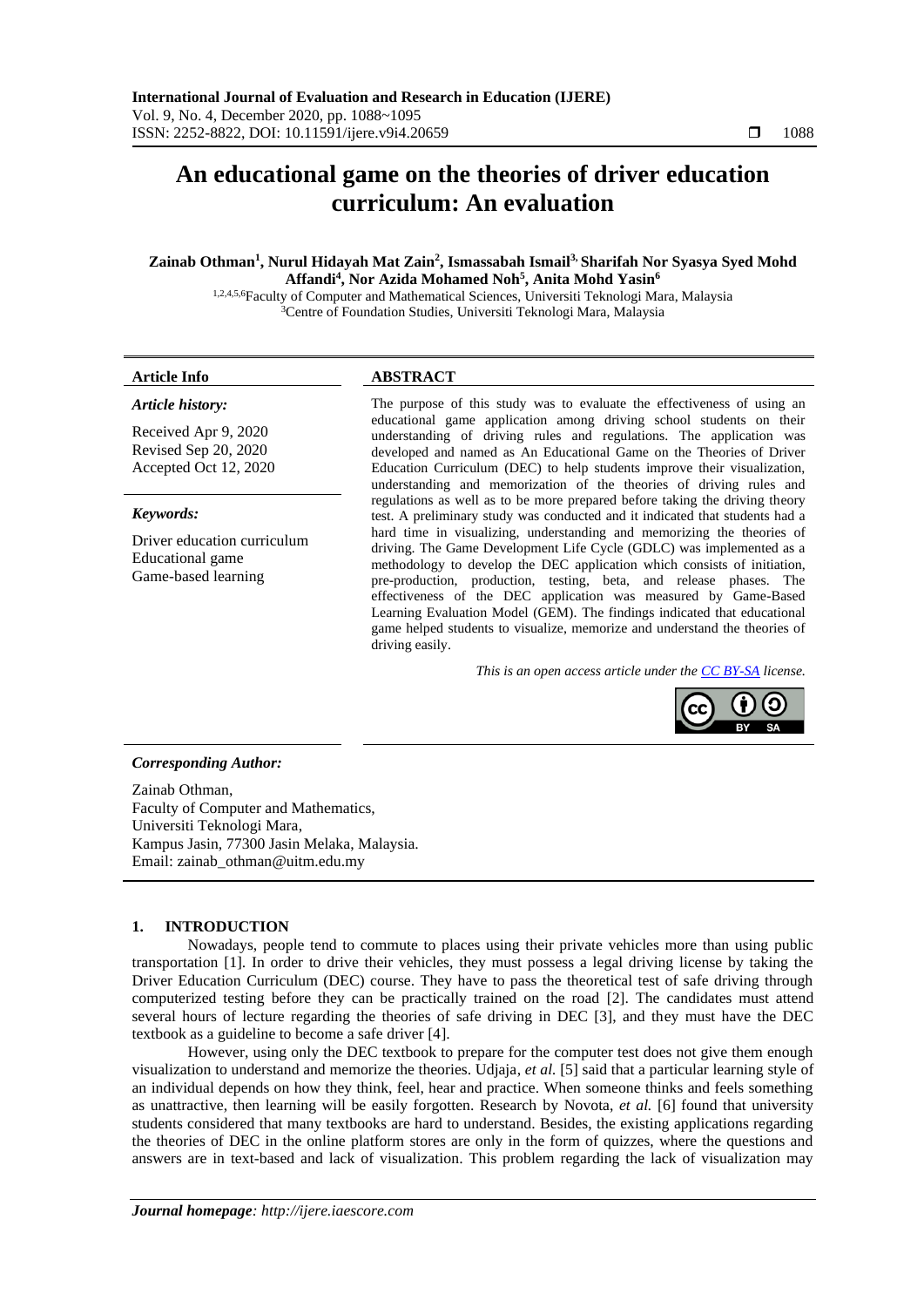affect the effectiveness of the DEC theories learnt by the candidates. This statement is supported by the study of Chittaro [7] who reported that the effectiveness of an application could be contributed by its visualization aspect. Also, according to the survey that was conducted on those who had taken the computer test before, 66.7% of them agreed that the DEC textbook provided lacks visualization and 60% of them agreed that they had a hard time in understanding and memorizing the theories of DEC respectively. Furthermore, a research by Chittaro [7] on an application found that the users gave positive feedback on the visualization provided in the application because it was easier to understand the contents.

One of the approaches to improve the learning of the DEC theories is using the Game-Based Learning Model as designing and learning indicator. Furthermore, the educational game genre was chosen as it is more suitable for educating the users on the theories of the DEC. All features of the educational game do not only teach and help learner to memorize the facts but also serves as an edutainment tool.

This paper presents the evaluation of the effectiveness of using the Educational Game on the Theories of Driver Education Curriculum by using Game-Based Learning Evaluation Model (GEM). The questionnaires had been modified to suit the Malaysian requirements using the Malay language. The evaluation was conducted for people aged between 17 to 21 years old who had never taken the computer test before for the driving license, and this is the legal age to take a driving license for class D in the country. The purpose of this evaluation is to show that an educational game can help students to learn the theories of driving efficiently. It also shows that it was an effective application to improve the user's understanding and memorization of the theories of driving.

# **2. LITERATURE REVIEW**

The DEC is a formal class or program that prepares a new driver to receive a legal driving license. It is formulated to help drivers or road users to master the aspects of safety and regulations that need to be practised on the road. There are three phases of the test in the DEC before the candidates obtain their driving license. The first phase is the theoretical test through a computerized testing regarding the theories of safe driving, which is to test the candidates' level of comprehension on the traffic rules and regulations. The second phase is to test the candidates' skills in controlling the vehicle while driving. Lastly, the candidates will be driving on the real road situations to test the ability of the candidates to apply the safe driving theories learnt in the first phase supervised by a legal driving instructor [3].

There are three types of driving license which are Learner's Driving License (LDL), Probationary Driving License (PDL) and Competence Driving License (CDL). Passing the first phase will allow the candidates to obtain an LDL, whereas passing the second and third phases will allow them to obtain a PDL. PDL will expire after two years and be upgraded to CDL. These three types of driving licence are placed under the DEC program. However, the current DEC program lacks of visualization in understanding and memorizing the theories.

Visualization plays a significant effect on memory, as stated by Kosara and Mackinlay [8] in their article. So, when there is a lack of visualization of the DEC theories, it will be harder for the candidates to memorize the theories. The study was supported by the survey done in the preliminary study, where 80% of the respondents agreed that they had a hard time in memorizing for the computerized test. Thus, this educational game was designed to add visualization to improve the effectiveness of the theories learnt; it is much easier for the candidates to understand and memorize the theories.

### **2.1. Game-based learning**

GBL is an e-learning platform that can encourage learners to enhance motivation in learning through game playing experience and as methodology to support effective learning [9, 10]. GBL is developed intended to teach a subject through software that can be run on computers; for instance, laptop, desktop, handheld, or game console [11]. There are various subjects used GBL such as learning basic mathematic through 'congkak' [12], learning biology [13], learning the Arabic language [14] and learning linear algebra [15]. A research by Connoly [16] stated that GBL is using computer game-based approach to convey, support, and improve learning, teaching, assessment, and evaluation. According to references [17, 18], GBL is an e-learning platform that can encourage learners to enhance motivation in learning through game playing experience. Based on an article by Mohamed, *et al.* [19], effective learning is improved when the learner interacts actively within the game, experiences a balance of challenges and possible action courses and mentally involved in the game. GBL gives the learner a platform to learn through experience and knowledge acquisition. The combination of these two is usually more efficient than learning by just studying. According to Ida, *et al.* [20], the game has been recognized by the educational theories and researchers as potential resources in the learning process. Besides, a GBL approach is an effective method to leadership skills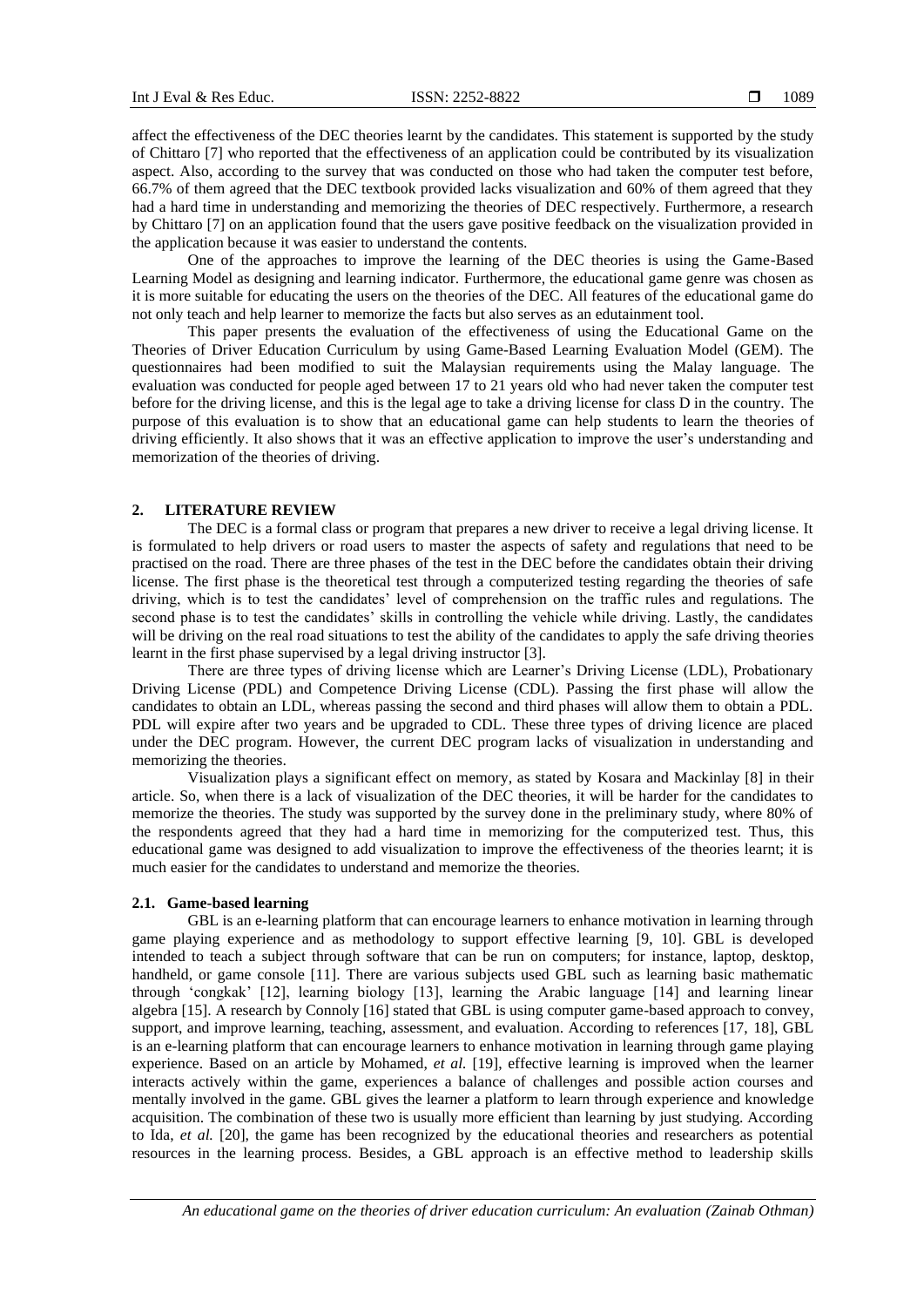growth, which the main skills developed were: motivation, facilitation, coaching, mindset changing, and communication [21].

# **2.2. Game-based learning models**

Many different models can be used as a guideline in developing a GBL. Some of the models are GameFlow Model, Game-Based Learning Evaluation Model (GEM) and Game Object Model (GOM). The GEM model was implemented as an indicator to evaluate the effectiveness of the usage of a serious game in education [22]. These indicators help in evaluating the game's effectiveness before (pre-test), during and after (post-test) playing the game. Design indicators are related to the evaluation of during the gameplay and the game such as *Action Language, Feedback, Challenge, Control, Rules and Goals* and *Game Worlds*. Whereas learning indicators are related to evaluation before and after the gameplay to measure the learning outcome that the user had gained from playing the game such as *Self-Efficac*y and *Engagement/Motivation.* Both indicators are shown in Table 1 and Table 2 respectively. Yedri, *et al.* [23] reported that serious games attract the attention of students and professionals in many areas including business, economy, education, health care, politic, manufacturing, scientific, medicine, and tourism.

| Design indicators | Explanation                                                                                                                                                              |
|-------------------|--------------------------------------------------------------------------------------------------------------------------------------------------------------------------|
| Action language   | A method where the game interface allows the player to interact with [24].                                                                                               |
| Feedback          | Feedback from the game to inform the player on the progress of the game [25]. For example,<br>scores, hints and achievements.                                            |
| Challenge         | Game content where the player faces problems [22] and the challenge should match the player's<br>skill level [25].                                                       |
| Control           | The player's control of the gameplay or content and the player's scope for effect over the game<br>elements [26] and allow the player to manipulate the game world [27]. |
| Rules and goals   | Rules are a method used by the player to solve problems to reach the goals of the game.                                                                                  |
| Game worlds       | Related to the context of the game and the game environment such as the narration, location, role<br>of player and it could be realistic or fantasies [28].              |

| Table 2. Elements of learning indicators |  |  |
|------------------------------------------|--|--|
|------------------------------------------|--|--|

| Learning Indicators   | Explanation                                                                                                                   |  |  |  |  |  |
|-----------------------|-------------------------------------------------------------------------------------------------------------------------------|--|--|--|--|--|
| Self-efficacy         | Individuals' beliefs or learner's confidence in their performance capabilities and ability to<br>perform the task [29].       |  |  |  |  |  |
| Motivation/Engagement | Learner's engagement and concentration towards the subject matter [30] and the person's<br>active involvement in a task [31]. |  |  |  |  |  |

# **3. RESEARCH METHOD**

The development of this application was based on the Game Development Life Cycle (GDLC). It consists of six phases which are initiation, pre-production, production, testing, beta and release phases. GDLC was chosen because it uses the iterative approach, where it enables a higher degree of flexibility to changes. If there are bugs and errors found in the testing phase, it can iterate back to the pre-production phase to make improvements until it is ready for beta testing. Moreover, the cost to fix the bugs and errors are less expensive because it is going through the iterative process.

The concept of this game is like driving a car on the actual road where the player will be navigating a car using keypress, and they will have to reach the desired score to unlock the next level. Along the way, the player will have to answer questions regarding the theories of the DEC by choosing the correct path or answering the right questions. Marks will be given for the correct answers. The player can only make three mistakes before the game is over and they would have to restart the game. Also, the correct answer will be displayed if they chose the wrong answer so that they can learn from their mistakes. The environment will be on the road, and the player will be controlling a car.

Internal testing was conducted to test whether the game functions correctly. The aspects that will be tested are the game functionality and difficulty via playtesting, and the game accessibility is tested to see if the game is easy to be understood by the user. If the game is challenging to play and understand, then it means the game is not accessible enough. At the end of the testing, the bug is reported. The analysis is made whether to re-iterate the production cycle to make improvements or proceed to the next phase. There are two types of methods in beta testing, which are closed beta and open beta. The closed beta allows only one selected person to become the tester, while open beta allows anyone who registers to become the tester. The closed beta was chosen as the method since the testers must be individuals who have not taken the computer test for the DEC, and the evaluation will be based on the GEM model. This is to determine whether this game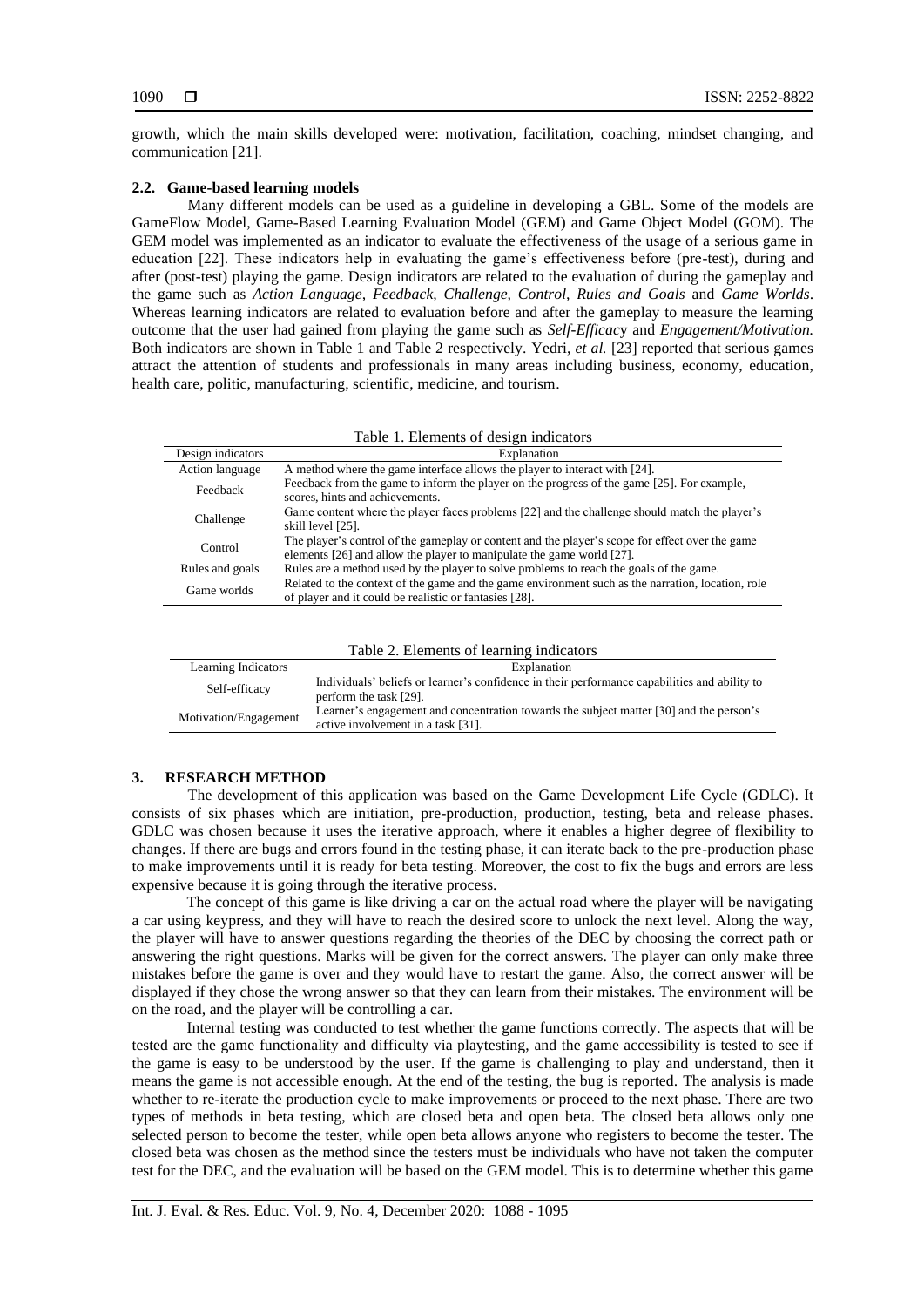achieves the objective, which is the effectiveness of using an educational game to learn driving rules and regulations. Table 3 and Table 4 show the scale of GEM created based on the design and learning indicators.

Table 3. The scale of GEM on the game design

| Factors   | Item No.       | Contents                                                                                    |
|-----------|----------------|---------------------------------------------------------------------------------------------|
|           | C1             | This game is appropriately challenging for me; the tasks are not too easy nor too difficult |
|           | C <sub>2</sub> | The game progresses at an adequate pace and does not become monotonous – offers new         |
| Challenge |                | obstacles, situations or variations in its tasks                                            |
|           | C <sub>3</sub> | The game provides hints that help me to overcome the challenges                             |
|           | C <sub>4</sub> | The game provides audio and video auxiliaries to help me overcome the challenges            |
|           | C <sub>5</sub> | The game provides new challenges with an appropriate pacing                                 |
| Feedback  | F1             | I receive feedback on my progress in the game                                               |
|           | F2             | I receive immediate feedback on my progress in the game                                     |
|           | F <sub>3</sub> | I receive information on my success or failure of intermediate goals immediately            |
|           | F <sub>4</sub> | I am notified of new events immediately                                                     |
|           | R1             | Overall game goals are presented at the beginning of the game                               |
| Rules and | R <sub>2</sub> | Overall game goals are presented clearly                                                    |
| Goals     | R <sub>3</sub> | Intermediate goals are presented clearly                                                    |
|           | R4             | Intermediate goals are presented at the beginning of each scene                             |
| Game      | G1             | The game world is simple and visible enough                                                 |
| Worlds    | G2             | The game is easy for me to navigate                                                         |
| Control   | H1             | The game is easy to use.                                                                    |

Table 4. The scale of GEM on the learning

| <b>Factors</b>        | Item No.       | Contents                                                                                 |  |  |  |  |  |
|-----------------------|----------------|------------------------------------------------------------------------------------------|--|--|--|--|--|
|                       | S1             | Passing through the game, I felt confident that I was learning                           |  |  |  |  |  |
| Self-efficacy         | S <sub>2</sub> | I believe I will receive an excellent grade for my computer test after playing the game  |  |  |  |  |  |
|                       | S <sub>3</sub> | I am confident I can understand the basic concepts of the theories of DEC                |  |  |  |  |  |
|                       | S <sub>4</sub> | I am certain I can understand the most difficult materials regarding the theories of DEC |  |  |  |  |  |
|                       | S5             | I am certain I can master the theories of DEC                                            |  |  |  |  |  |
|                       | M1             | The variation (form, content or activities) helped me to keep attention to the game      |  |  |  |  |  |
| Motivation/Engagement | M <sub>2</sub> | The game content is connected to other knowledge I already have                          |  |  |  |  |  |
|                       | M3             | The game enhances curiosity in order for us to keep playing                              |  |  |  |  |  |

# **4. APPLICATION DESIGN**

GEM Model is used to evaluate the effectiveness of an application. There are two types of related indicators in GEM, which are design and learning indicators to be used in the evaluation. The elements in the design indicators are action language, feedback, challenge, control, rules & goals, and game worlds. Table 5 shows the implementation of elements in GEM Model and its explanations.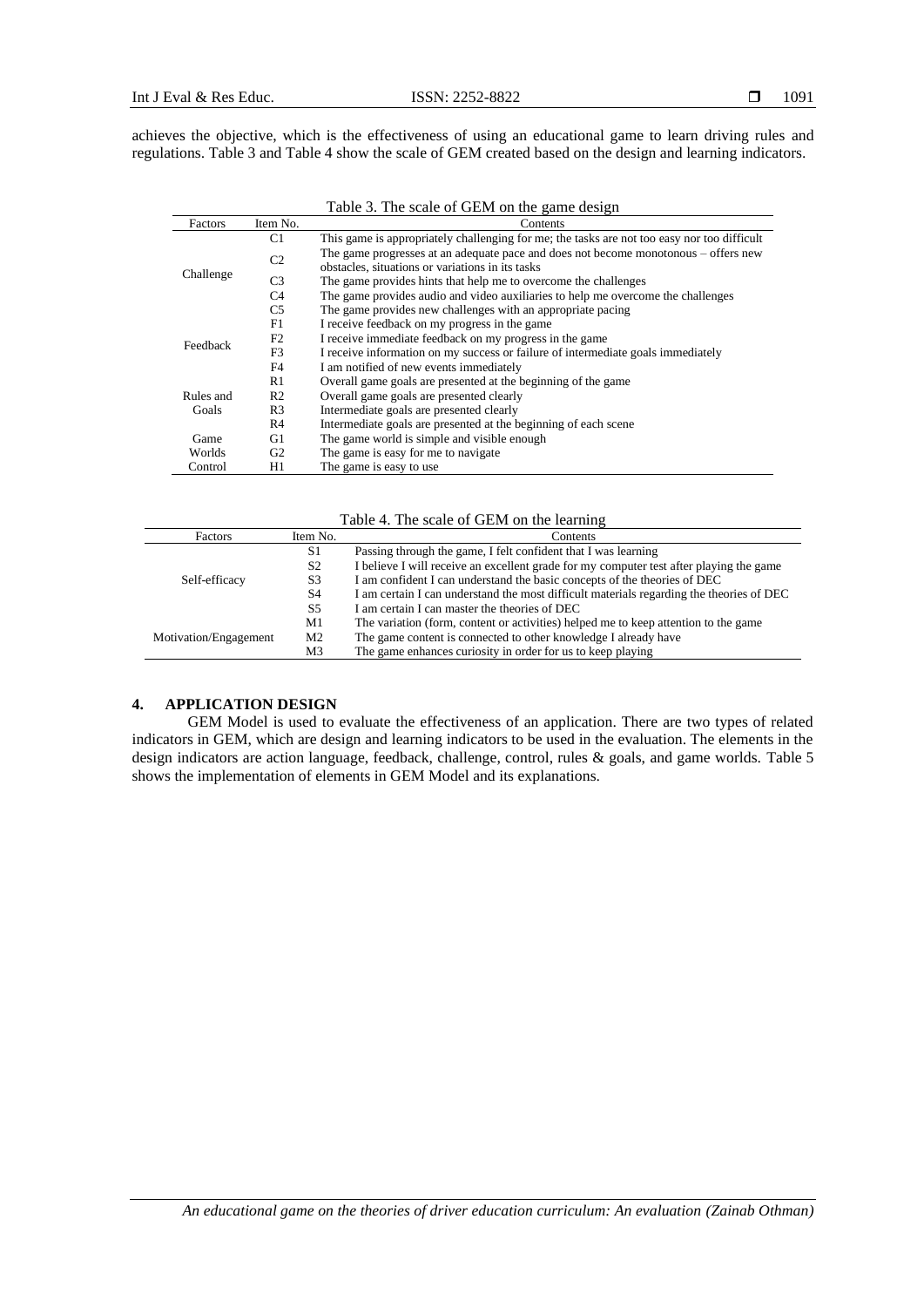



**Explanation:** This game provides challenges in the form of questions. Player needs to answer the question before they can proceed to the next one and complete the level. If they answered wrongly, the fuel level would decrease. They are only given three chances before the fuel is empty and game will be over. In order to proceed to the next level, the player needs to achieve a full mark for the current level.





**Explanation**: This game provides feedback to indicate whether the player has answered correctly or not. If the answer is wrong, the correct answer will be shown to the player so that they can learn from their mistakes. The overall result of the game is also presented to player at the end of each level.

**Rules and Goals**





**Explanation:** Rules are a method used by the player to solve problems to reach the goals of the game. In this game, there are two methods that can be used to answer the questions. The first method is they can choose the answer by clicking on the answer button and the second method is by choosing the correct path.



The environment of this game is realistic as it imitates the real road situations and locations such as highways, slopes and housing areas. The player will act as the driver that drives the car along the road while answering questions regarding the theories of DEC.





**Explanation:** In this game, the player has the freedom of controlling the car and drive along the road to find the next question. The player's answer will also affect the game elements such as the car's fuel level and the player's score. If the player answered wrongly, the fuel level could decrease. If the fuel is empty, the player cannot continue driving anymore, and the game will be over. If the player answered correctly, the score would increase by one.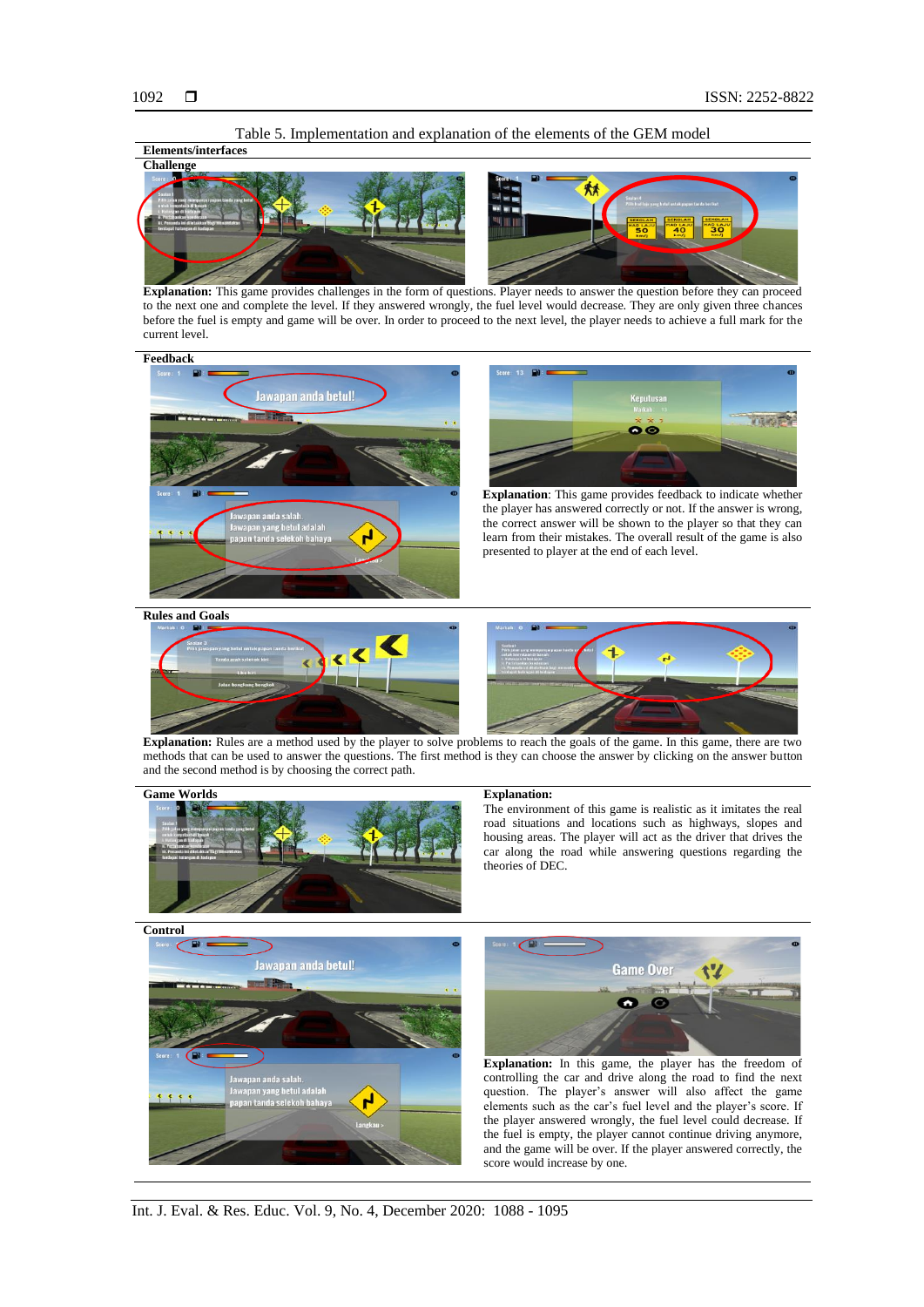#### **5. RESULTS AND DISCUSSION**

The evaluation was conducted on the target users who were individuals without a driving license and had never taken the computer test before. The respondents were divided into two groups which were control group and experimental group. The experimental group was the group that studied the teories of DEC by playing the game application while the control group studied using the DEC textbook only. Both groups answered the pre-test and post-test questions to evaluate their understanding and memorization of the theories of DEC. This result would further support this game's effectiveness to the user. A Likert-Scale [32] was used to determine the average value accumulated based on the GEM model. For the beginning, both groups were given the same set of pre-test questions on their basic knowledge. Then, they were given a week to study the theories of DEC using notes for the control group and using this game for the experimental group. After that, they were given a post-test. Based on Table 6, the result on the assessments, post-test minus pre-test were calculated and analyzed to investigate the differences in the advancement of their knowledge. It was indicated that the average result for the experimental group was significantly higher than the average result for the control group which was 20.93% and 11.6% respectively. The findings show the participants who learned the theories of DEC through the game had a better understanding and memorizing compared to those who read the DEC textbook. It was supported by [33, 34] where memorizing using the game is better than read the DEC textbook and have fun activities because it involved interactivity, thinking, learning and strategies.

The evaluation of questionnaires as listed in Table 3 and Table 4 had its own mean values to determine which criteria have the highest percentage of agreedability of user. The total mean of the design indicators will determine whether this game is effective or not and the total mean of learning indicators will determine what the user felt the most after learning through this game.

|                |          | Control Group |                    | <b>Experimental Group</b> |           |                            |  |
|----------------|----------|---------------|--------------------|---------------------------|-----------|----------------------------|--|
|                | Pre-test | Post-test     | $(Post-test)$ –    | Pre-test                  | Post-test | $(Post-test)$ –            |  |
|                | (%)      | $(\%)$        | (Pre-test) $(\% )$ | $(\%)$                    | (% )      | $(\text{pre-test})$ $(\%)$ |  |
| Participant 1  | 66       | 74            | 8                  | 56                        | 82        | 26                         |  |
| Participant 2  | 60       | 68            | 8                  | 70                        | 88        | 18                         |  |
| Participant 3  | 54       | 84            | 30                 | 70                        | 96        | 26                         |  |
| Participant 4  | 68       | 78            | 10                 | 66                        | 90        | 24                         |  |
| Participant 5  | 64       | 82            | 18                 | 74                        | 78        | 4                          |  |
| Participant 6  | 76       | 88            | 12                 | 68                        | 94        | 26                         |  |
| Participant 7  | 78       | 90            | 12                 | 64                        | 94        | 30                         |  |
| Participant 8  | 68       | 76            | 8                  | 58                        | 84        | 26                         |  |
| Participant 9  | 68       | 74            | 6                  | 76                        | 82        | 6                          |  |
| Participant 10 | 58       | 70            | 12                 | 62                        | 92        | 30                         |  |
| Participant 11 | 66       | 74            | 8                  | 74                        | 84        | 10                         |  |
| Participant 12 | 66       | 76            | 10                 | 66                        | 78        | 12                         |  |
| Participant 13 | 60       | 72            | 12                 | 54                        | 80        | 26                         |  |
| Participant 14 | 56       | 70            | 14                 | 70                        | 96        | 26                         |  |
| Participant 15 | 74       | 80            | 6                  | 62                        | 86        | 24                         |  |
| Mean           |          |               | 11.6               |                           |           | 20.93                      |  |

Table 6. Pre-test and post-test results and its mean values

#### **5.1. Design indicators**

Based on Table 7, for the evaluation challenge factor, the highest voted question was "agreeability on the game provides new challenges with an appropriate pacing (C5)" with the average mean of 3.79. In the feedback evaluation, the most selected question was "the player agreed that they receive immediate feedback on the progress in the game (F2)" with the average mean of 4.29. There were two most voted questions in Rules and Goals were "overall game goals were presented at the beginning of the game (R1) and Intermediate goals were presented clearly (R2)" with the average mean of 4.47. The most voted question in Game Worlds Criteria was "the game was easy to navigate (G2)" with the average mean of 4.4. There was one question in the Control evaluation which is "the game is easy to use (H1)" with the average mean of 3.93. The overall average mean is 84%. It was proven by [35], for effective learning environment, it must be provided with the basic requirements, including providing students certain tasks with clear goals, challenges, achieving a high degree of interaction and feedback and control.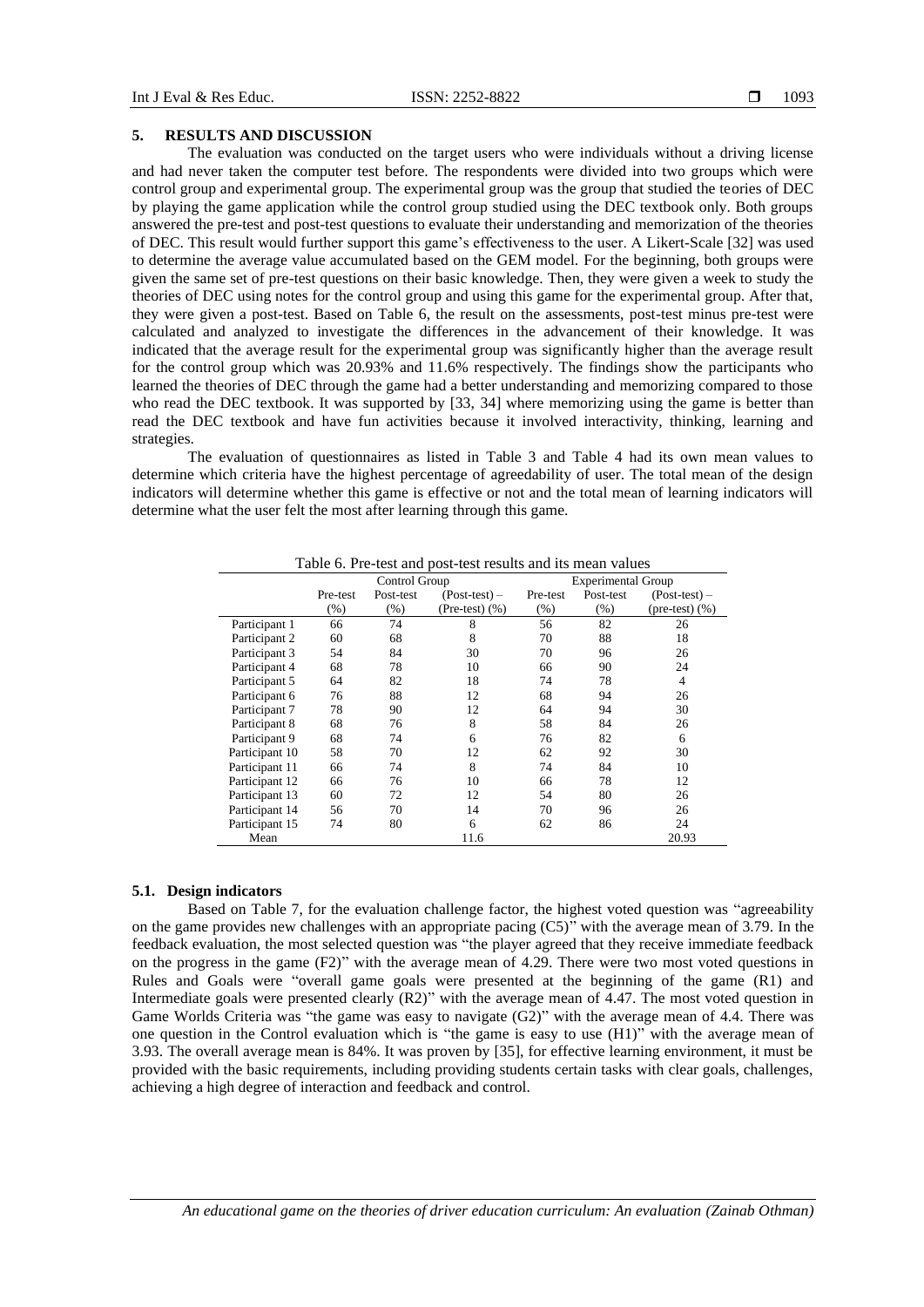| Table 7. Overall mean of design indicators |                 |          |          |          |            |              |
|--------------------------------------------|-----------------|----------|----------|----------|------------|--------------|
| Criteria                                   | Item/Total mean |          |          |          |            | Average mean |
| Challenge                                  | C1(3.73)        | C2(3.87) | C3(3.60) | C4(3.60) | C5(4.15)   | 3.79         |
| Feedback                                   | F1(4.60)        | F2(4.67) | F3(3.60) |          |            | 4.29         |
| Rules and Goals                            | R1(4.60)        | R2(4.20) | R3(4.60) |          |            | 4.47         |
| Game Worlds                                | G1(4.13)        | G2(4.67) |          |          |            | 4.40         |
| Control                                    | H1(3.93)        |          |          |          |            | 3.93         |
| Average Mean and Percentage                |                 |          |          |          | 4.18 (84%) |              |

### **5.2. Learning indicators**

Based on Table 8, the highest average mean was on self-efficacy and motivation with the values of 4.21 and 4.04 respectively. The findings indicated that after playing and learning through this game, the user's beliefs and confidence in learning the DEC theories had increased. This is supported by [36] where when the self-efficacy is higher, players are more likely to engage in the game.

The overall average mean of both design and learning indicators were calculated, and the result showed a value of 4.18 (84%) and 4.13 (83%) respectively. The result showed that more than half of the respondents agreed that this game was effective for them to learn the theories of DEC through this educational game.

Table 8. Overall mean of learning indicators

| Criteria                    |          |          | Item/Total mean |          | Average mean |            |
|-----------------------------|----------|----------|-----------------|----------|--------------|------------|
| Self-Efficacy               | C1(4.20) | C2(4.60) | C3(4.47)        | C4(3.80) | C5(4.00)     | 4.21       |
| Motivation/Engagement       | F1(4.00) | F2(4.07) |                 |          |              | 4.04       |
| Average Mean and Percentage |          |          |                 |          |              | 4.13 (83%) |

#### **6. CONCLUSION**

The Educational Game on the Theories of Driver Education Curriculum is developed to improve user's visualization, understanding and memorization of the theories of the driving rules and regulations before taking the driving theory test using the GEM Model. From the comparative studies among the control group and experimental group, it was found that this educational game was an effective application to improve their understanding and memorization. Besides, the feedback evaluation received indicated that the students preferred to play this game as one of the learning methods rather than entirely depending on the DEC textbook. It shows that this educational game was suitable for educating the students on the theories of driving rules and regulations.

#### **REFERENCES**

- [1] O. Chiu Chuen, M. R. Karim, and S. Yusoff, "Mode choice between private and public transport in Klang Valley, Malaysia," *Sci. World J.*, vol. 2014, pp. 7–9, 2014. [Online]. Available: https://doi.org/10.1155/2014/394587
- [2] Z. M. Jawi, *et al.*, "A systemic overview on driver training and driver licensing system in Malaysia," in *Proceedings Conference ASEAN Road Safety*, pp. 185–191, 2015.
- [3] Kurikulum Pendidikan Pemandu Kelas D Manual, 2nd edition. Institut Memandu di Malaysia, 2016.
- [4] Z. M. Jawi, M. K. Rahman, and M. K. A. Ibrahim, "Status Report of the Driving Institute in Malaysia (in Malay)," 2011.
- [5] Y. Udjaja, V. S. Guizot, and N. Chandra, "Gamification for elementary mathematics learning in Indonesia," *Int. J. Electr. Comput. Eng.*, vol. 8, no. 5, pp. 3859–3865, 2018.
- [6] M. Novota, *et al.*, "Secondary schools graduates' attitude towards textbooks for vocational education," *Int. J. Vocation and Tech. Edu.,* vol. 4, no. 2, pp. 25–28, 2012.
- [7] L. Chittaro, "Visualizing information on mobile devices," *Computer (Long. Beach. Calif),* vol. 39, no. 3, pp. 40–45, 2006.
- [8] R. Kosara and J. MacKinlay, "Storytelling: The next step for visualization," *Computer (Long. Beach. Calif),* vol. 46, no. 5, pp. 44–50, 2013.
- [9] T. M. Connolly, *et al.*, "A systematic literature review of empirical evidence on computer games and serious games," *Comput. Educ.*, vol. 59, no. 2, pp. 661–686, 2012.
- [10] P. Wouters, *et al.*, "A meta-analysis of the cognitive and motivational effects of serious games," *J. Educ. Psychol.*, vol. 105, no. 2, pp. 249–265, 2013.
- [11] S. Aslan and O. Balci, "GAMED: digital educational game development methodology," *Simulation*, vol. 91, no. 4, pp. 307–319, 2015.